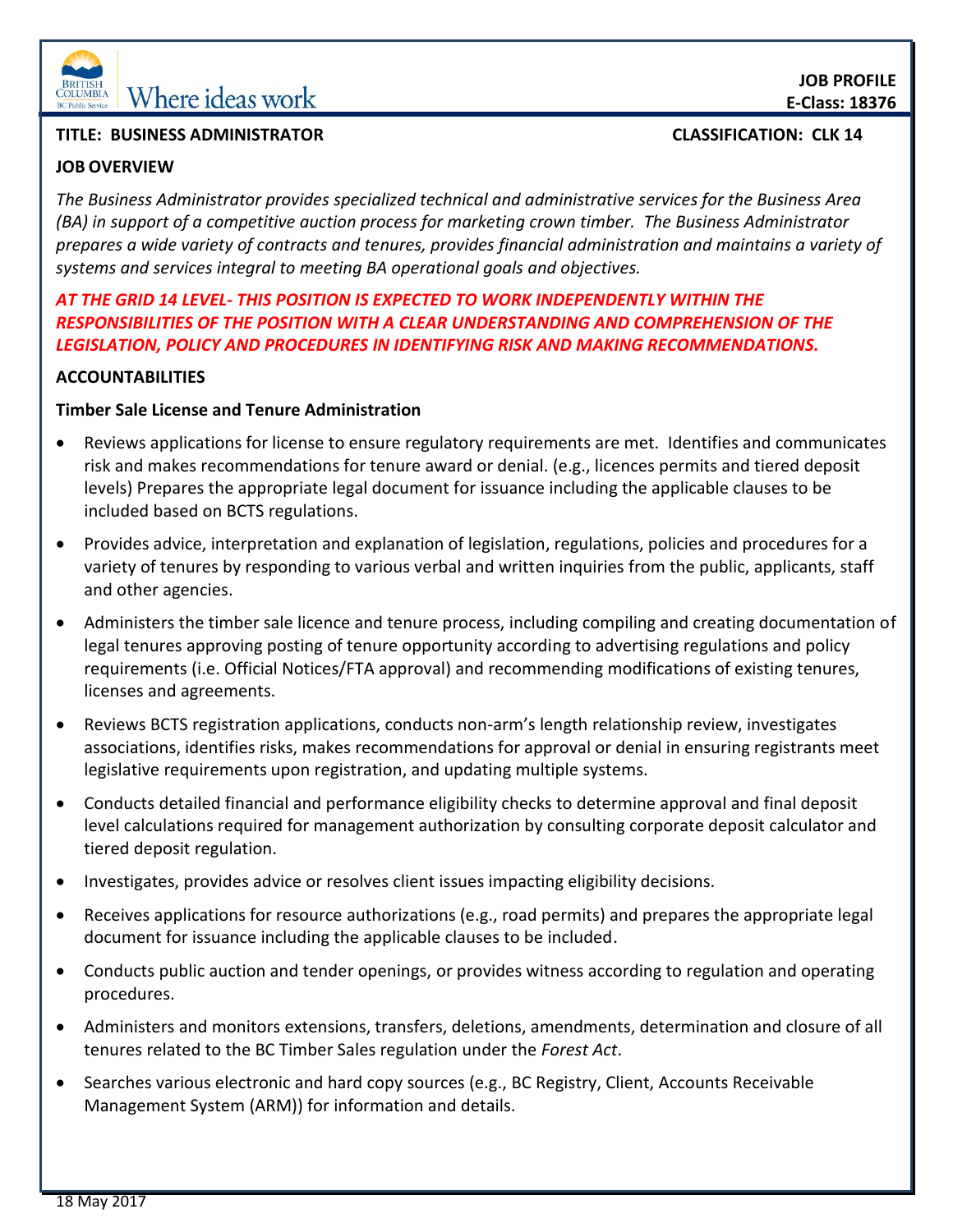- Verifies and confirms the legal identity and status including the financial standing of licensees prior to issuance, transfers, extensions, amendments, deletions, renewals and determination of resource documents.
- Evaluates and approves release of bid deposits contingent on financial status evaluation.
- Evaluates and drafts recommendations for the authorization of refunds, release of holdback and securities, extension, transfer, deletions, determinations and closure of all tenures.
- Calculates and processes payments for bids, securities, and other monetary instruments pertaining to resource tenures in an accurate and timely manner. Records and maintains detailed documentation of money received in tracking systems and databases (e.g., BCTS Admin, ARM).
- Creates and completes a variety of documents including legal, contractual, statutory documents. Provide quality assurance for documents by ensuring legal and document policy requirements are met.
- Updates and maintains multiple systems to ensure critical, time sensitive data integrity to support management decisions, award eligibility, MPS data requirements and accurate reporting. Creates and produces statistical reports.
- Reviews, compiles and assesses reports/documentation to process a variety of management activities and recommends a course of action; ensures compliance with applicable legislation, regulations, (e.g., *Forest Act*, *BC Timber Sales Regulations*), policies and procedures, including the *Freedom of Information and Protection of Privacy Act*.

## **Contract Administration**

- Coordinates and administers various types of contracts for multiple lines of business (e.g., Planning, Sales, Access, and Silviculture). Reviews contracts for compliance with Ministry contracting policies and standards, including *Freedom of Information and Protection of Privacy Act* and trade agreements. Provides reports for various management activities.
- Provides advice and guidance to contract managers, staff and contractors on issues such as: elements of risk, mandatory or financial requirements, and modification and tender award policy and procedures, in accordance with BCTS's Contract Quality Management System certification (QMS).
- Coordinates for contract advertising and ensures processes align within legislative requirements.
- Prepares and administers contract documents and transactions through the contract lifecycle, providing quality assurance and ensuring approvals are in accordance to the authority matrix. Inputs and maintains contract database for life cycle management, financial goal reporting and audit control.
- Assigns contract numbers, activates project codes, encumbers funds, code and process expenditures, and release holdbacks and securities upon completion of term.
- Conducts tender openings, identifies risk and makes recommendations on contract award.
- Calculates and processes deposits, securities, holdbacks and releases, within required timelines.
- Verifies and confirms the legal identity, status and eligibility criteria including safety certification, prior to contract issuance, Contract Modification Agreements, deletions and renewals.
- Participates in contract audit and administrative reviews to ensure policy and procedures are followed.
- Resolves issues with contractors such as; contractor eligibility, financial and legal process or customer relations requirements.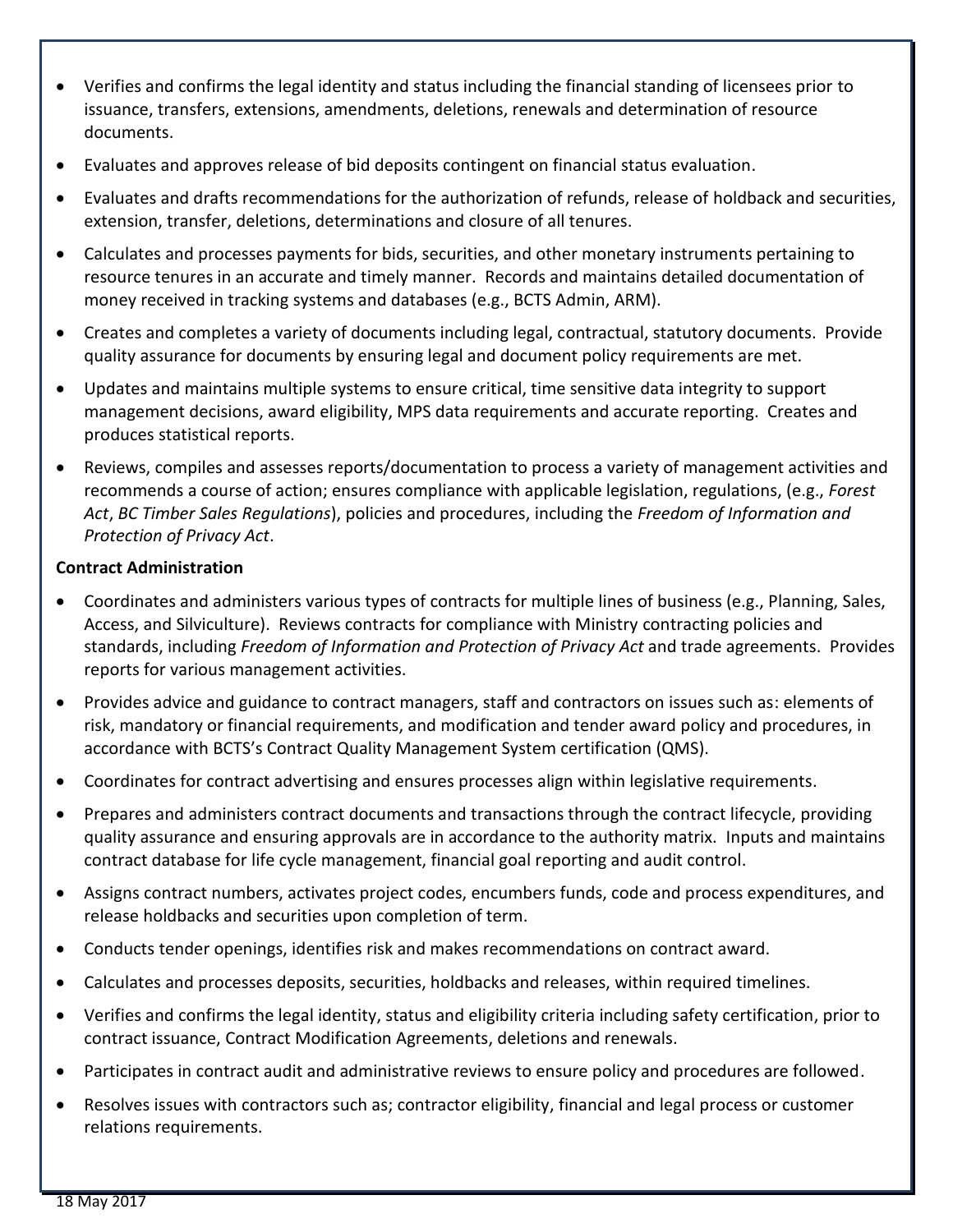Maintains critical, time sensitive data integrity in multiple systems to support management decisions, award eligibility, and accurate reporting.

## **Financial Administration**

- Codes and processes purchase requisitions, encumbrances, invoices, bid deposits, securities, etc., ensuring cost accounting requirements are met. Verifies compliance of contract terms and billing arrangements with financial policies/procedures.
- Provides advice and support to TSO staff and clients on processing invoices, tracking payments, processing coding corrections or journal vouchers to address issues.
- Maintains records and generates reports to facilitate analysis of current and historical expenditures, profitability analysis, business planning, performance management, and cost accounting goals. Reconciles and adjusts contract and other expenditures to support month end reviews and fiscal reporting.
- May be responsible for petty cash or initiating expenditures for expense authority approval.

## **Administrative Support and other**

- Represents TSO in provincial or local working groups and participates in projects, making recommendations for improving work procedures and policy.
- Provides a variety of administrative support functions as required.

## **JOB REQUIREMENTS**

- Secondary school graduation.
- A minimum of four years (gained within the last ten years) of related administrative experience including experience or training in keyboarding, database management, spreadsheets, word processing and other standard computer applications with strong demonstrated skills. A combination of related experience, education and/or training may be considered (i.e. business or public administration, finance, legal secretarial).
- A minimum of two years of experience in contract administration, policies, standards and procedures. Contract administration is defined as providing advice and guidance, preparing and administering contract records including reviewing documentation and transactions to ensure all requirements are met. ·
- A minimum of one year of financial management experience. Financial management is defined as working with computer assisted accounting and reporting systems including; accounts payable, receivables and the general ledger. Including experience coding, processing, storing, tracking and retrieving records and information in an electronic environment.
- Experience assessing risk and making recommendations within a highly regulatory, legal or policy and procedure enforced environment.
- Experience computing a variety of mathematical calculations and using applications to enter and retrieve data, performing accounting functions and producing financial reports.
- Experience working in a high production environment, in meeting deadlines while providing quality services to clients.
- Experience identifying problems and developing options for resolution within policies and guidelines.
- Successful completion of security screening requirements of the BC Public Service, which may include a criminal records check, and/or Criminal Records Review Act (CRRA) check, and/or enhanced security